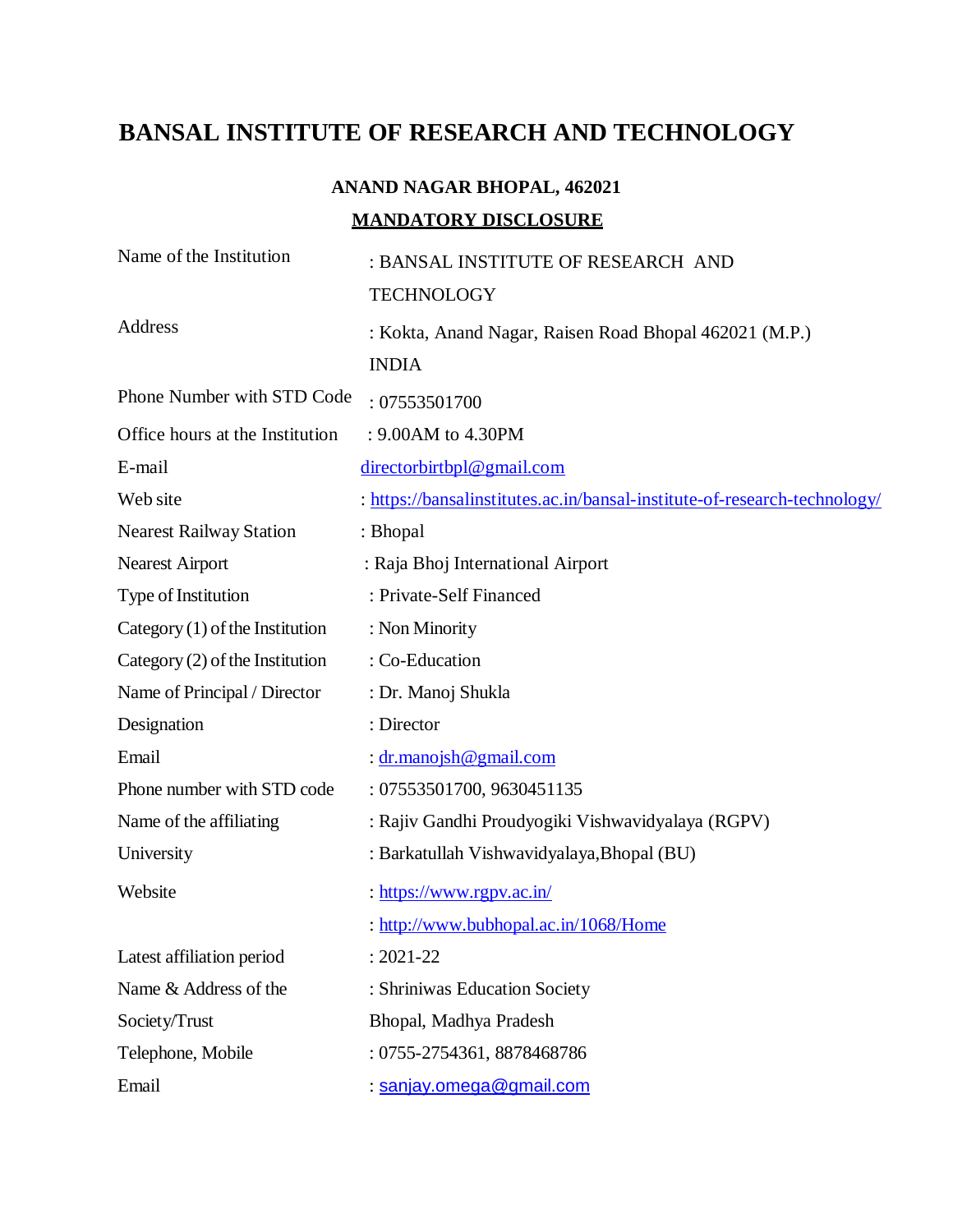Frequency of Board Meeting : Once in a year or more and Academic Advisory Board Meeting Bandwidth available internet connection in the Institution (Leased line) of : 85 Mbps Number of classroom : 50

#### **I. Programmes**

# **Name of the Programmes Approved by AICTE**

| S.No | <b>Degree</b> | <b>Branch</b>                                       | <b>Intake</b> | <b>Duration</b> | <b>Affiliating</b><br><b>University</b> |
|------|---------------|-----------------------------------------------------|---------------|-----------------|-----------------------------------------|
| 1.   | B. Tech.      | Civil Engineering                                   | 60            | 4 Years         | <b>RGPV</b>                             |
| 2.   | B. Tech       | Computer Science and<br>Engineering                 | 60            | 4 Years         | <b>RGPV</b>                             |
| 3.   | B. Tech       | <b>Electrical and Electronics</b><br>Engineering    | 30            | 4 Years         | <b>RGPV</b>                             |
| 4.   | B. Tech       | Electronics and<br><b>Communication Engineering</b> | 30            | 4 Years         | <b>RGPV</b>                             |
| 5.   | B. Tech       | Mechanical Engineering                              | 60            | 4 Years         | <b>RGPV</b>                             |
| 6.   | <b>MBA</b>    | <b>Master In Business</b><br>Administration         | 60            | 2 Years         | BU                                      |

### **Total No. of Programmes : 06 Fee: As per Government Norms Placement Facilities: Excellent**

# **II. Admission under reserved category:**

| Year    | <b>Intake</b> | <b>SC</b> | <b>ST</b> | <b>OBC</b> | <b>Total</b> |
|---------|---------------|-----------|-----------|------------|--------------|
| 2021-22 | 240           | 18        | 12        | 163        | 193          |
| 2020-21 | 240           | 15        | 11        | 158        | 184          |
| 2019-20 | 240           | 16        | 11        | 143        | 170          |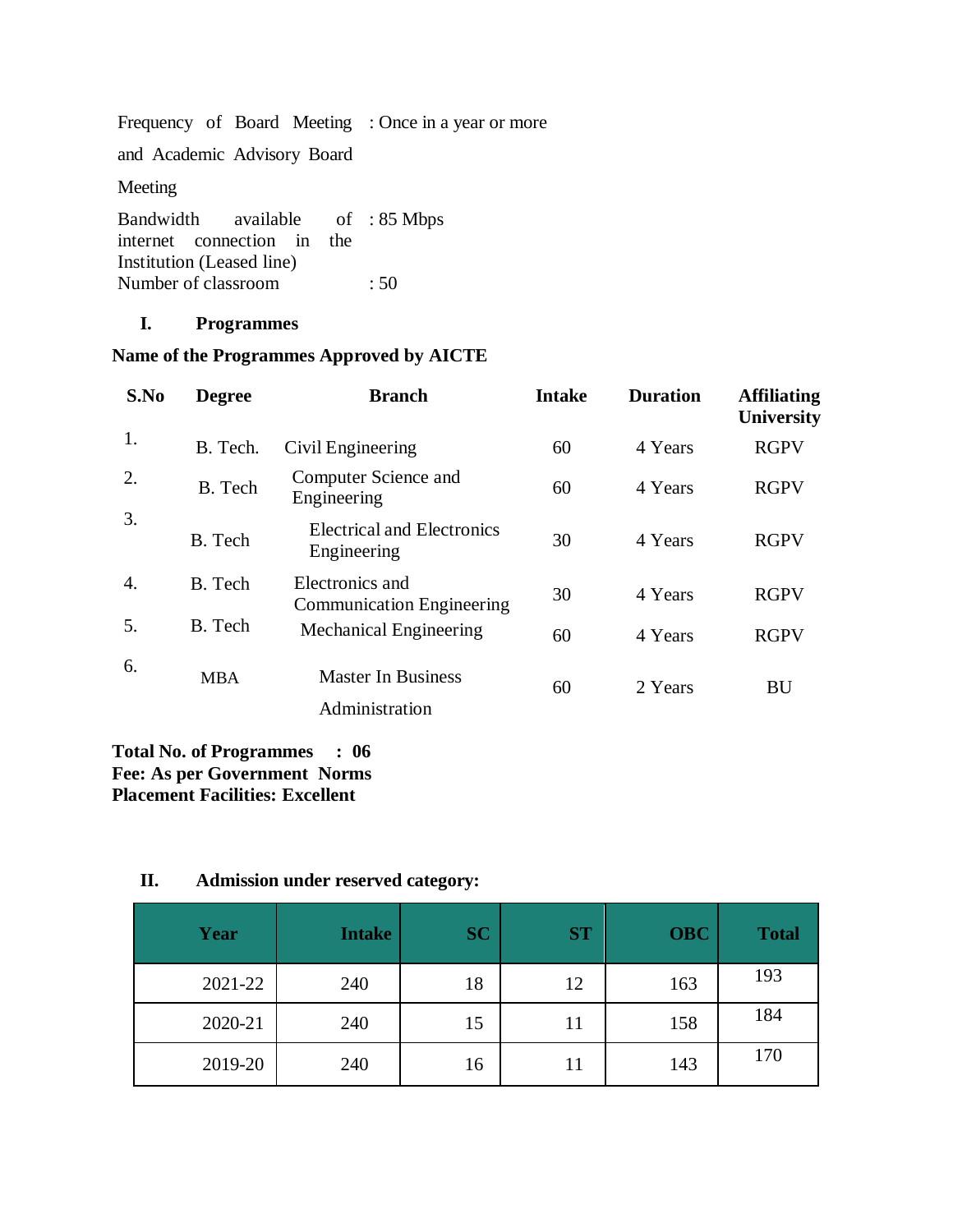| Year     | 2020-2021 | 2019-2020 | 2018-2019 |
|----------|-----------|-----------|-----------|
| Passed   | 77        | 40        | 102       |
| Appeared | 78        | 42        | 104       |
| Pass %   | 98        | 95        |           |

# **III. Average pass percentage of students during last three years.**

# **IV. Placement Record for last three Years with median salary**

| <b>Academic Year</b> | Number of student placed | Median salary of placed graduates |
|----------------------|--------------------------|-----------------------------------|
| 2018-2019            | 100                      | Two Lakh Eighty Thousand          |
| 2019-2020            | 39                       | Three Lakh Ten Thousand           |
| 2020-2021            | 72.                      | Three Lakh Thirty Thousand        |

## **V. Governance**

Members of the Board and their brief background

GOVERNING BODY (As per the norms of AICTE)

| $\mathbf{1}$ | Shri. Anil Bansal                                                              | Chairman                   |
|--------------|--------------------------------------------------------------------------------|----------------------------|
| 2            | Shri. Sunil Bansal                                                             | Member (Society's Nominee) |
| 3            | Smt. Pooja Bansal                                                              | Member (Society's Nominee) |
| 4            | Smt. Parul Bansal                                                              | Member (Society's Nominee) |
| 5            | Dr. Sanjay Jain                                                                | Member (Society's Nominee) |
| 6            | Shri. Krishna Kumar Shrivastava                                                | Member (Society's Nominee) |
| 7            | Shri. Mahendra Singh                                                           | Member (Society's Nominee) |
| 8            | <b>Regional Officer AICTE</b>                                                  | Member                     |
| 9            | Industrialist / Technologist to be nominated<br>by AICTE                       | Member                     |
| 10           | Vice Chancellor - RGPV., Bhopal                                                | Member                     |
| 11           | Director of Technical Education                                                | Member                     |
|              | Madhya Pradesh                                                                 |                            |
| 12           | Industrialist/Technologist/Educationist to<br>be nominated by State Government | Member                     |
| 13           | Director / Principal                                                           | <b>Member Secretary</b>    |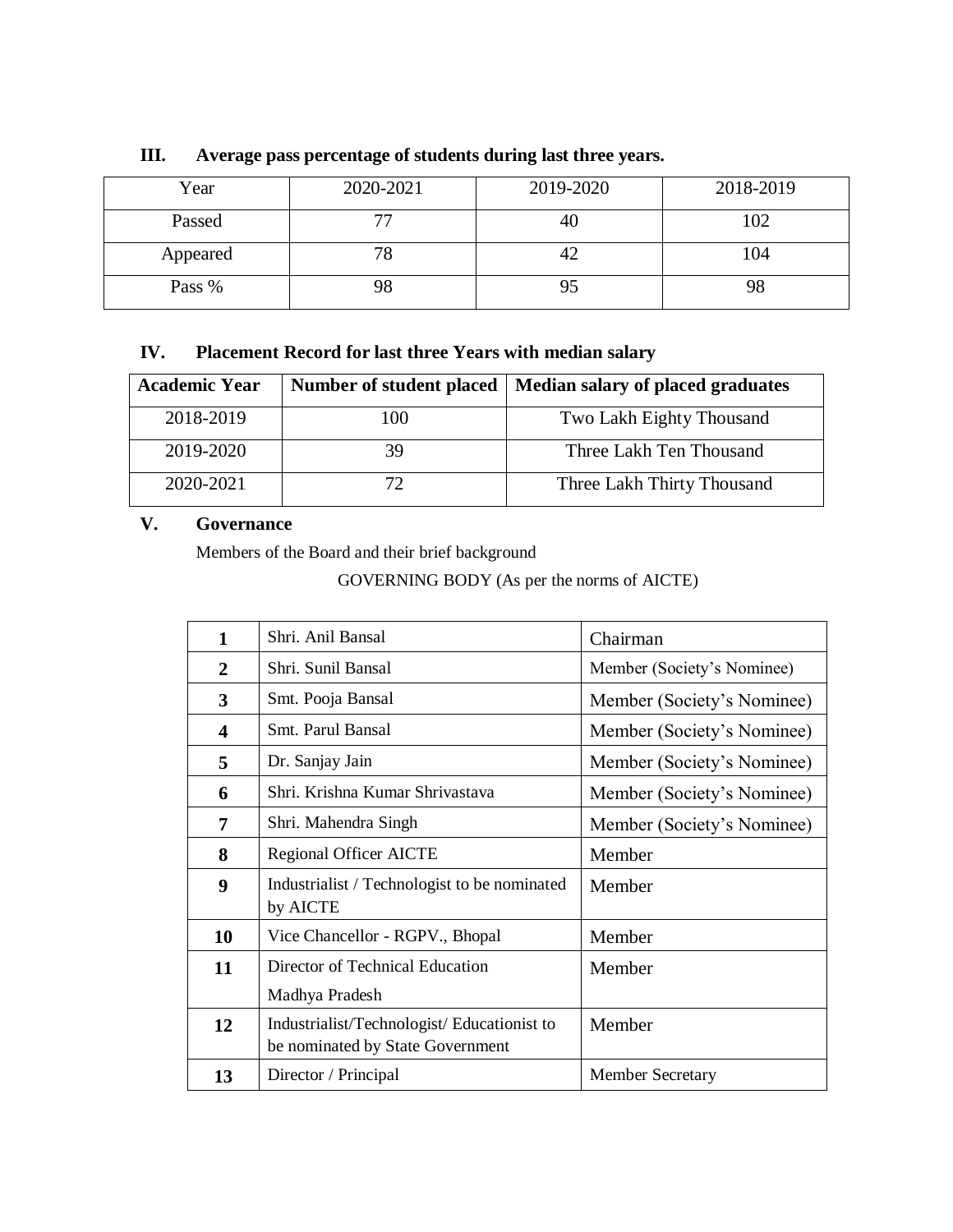**Organizational chart and processes**



 **Nature and Extent of involvement of Faculty and students in academic affairs/improvements**

# **Faculty**

The following are the various bodies of the institution constituted as per the recommendations of statutory bodies. Faculty members are involved in decision making, perspective plan in all the following bodies.

- Academic Council
- Programme Assessment Committee
- Department Advisory Board
- Internal Quality Assurance Cell
- Grievance Redressal Committee
- Purchase Committee
- Discipline and Welfare committee
- Anti-Ragging Committee
- Library Advisory Committee

### **Students**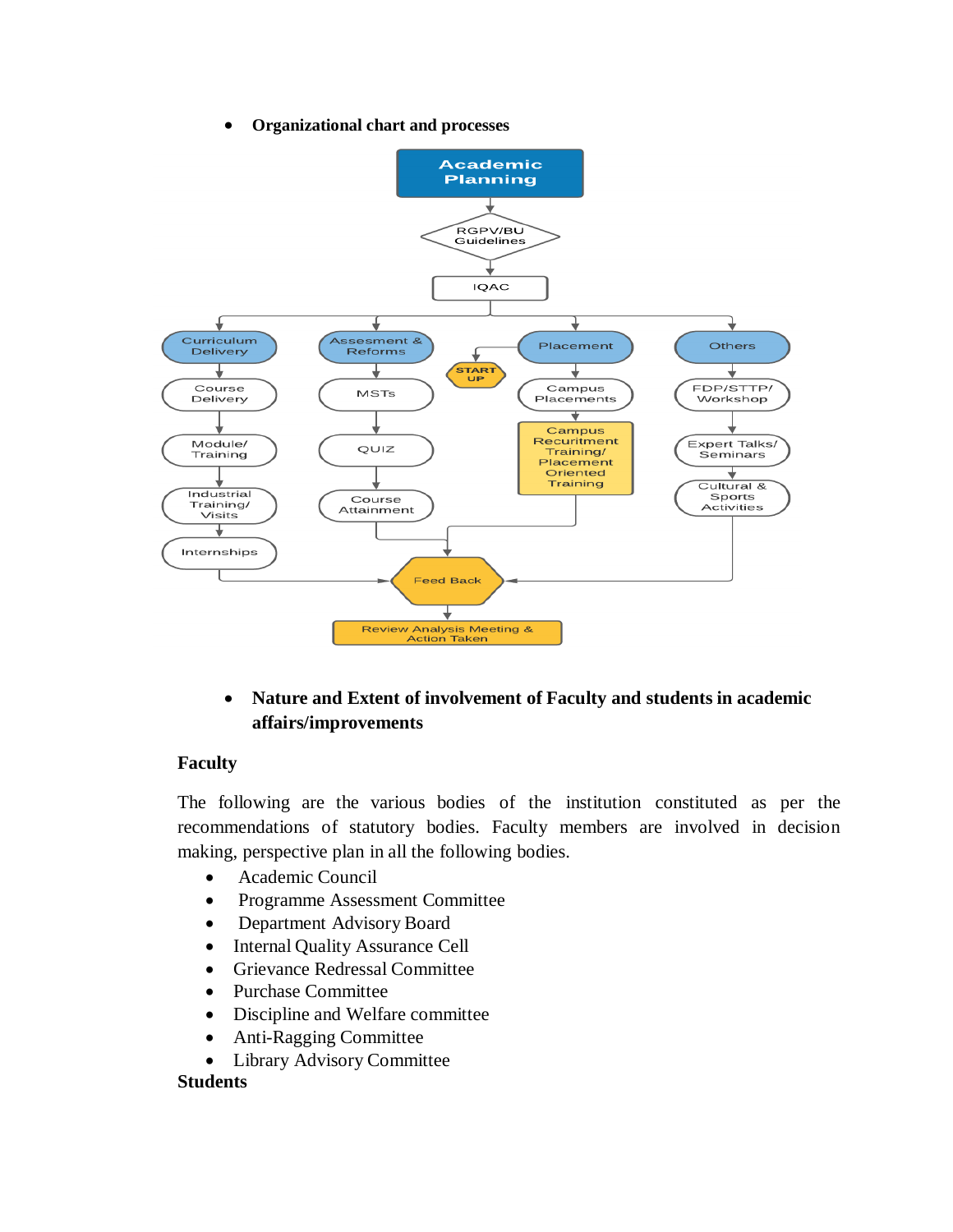The Institute also encourages student's representations in various and bodies, such as,

- Professional Body memberships (IEEE, SAE, CSI, etc.,)
- NSS & NCC
- Club memberships (Fine arts, YRC/RRC, etc.,)
- Departmental student Association
- Anti-Ragging Committee

### **Mechanism/Norms & Procedure for democratic/good Governance –**

De-centralised work distribution and close interaction amongst staff & Management

# **Establishment of Anti Ragging and Grievance Redressal Committee**

| S. No.         | <b>Name</b>              | <b>Status</b> | Mobile No. |
|----------------|--------------------------|---------------|------------|
|                | Dr. Manoj Shukla         | Chairman      | 9993046790 |
| $\overline{2}$ | Mr. Rahul Kirar          | Co-Chairman   | 9098938433 |
| 3              | Mr. Sharad Dwivedi       | Member        | 9425008544 |
| $\overline{4}$ | Dr Vandana Chouhan       | Member        | 8299516410 |
| 5              | Mr. Dharmendra Sharma    | Member        | 8319032792 |
| 6              | Mrs. Sushma Dangi        | Member        | 8319200767 |
| 7              | Ms. Nosheena Khan        | Member        | 8871735069 |
| 8              | Ms Poonam Rai            | Member        | 9131073483 |
| 9              | Ms. Geetika Dikshit      | Member        | 7470842948 |
| 10             | Mr. Abhishek Jain        | Member        | 8959706072 |
| 11             | Mr. Rahul Yadav          | Member        | 8319555745 |
| 12             | Mr. Pawan kumar Yadav    | Member        | 8349989453 |
| 13             | Mr. Abhilash Raghuwanshi | Member        | 7470725591 |
| 14             | Mr. Jaswant Raghuwanshi  | Member        | 6260647495 |

### **Grievance Redressal Committee**

| <b>S. No.</b>  | <b>Name</b>                | Designation | Position    | Contact No. |
|----------------|----------------------------|-------------|-------------|-------------|
|                | Dr. Vandana Singh          | Asst.Prof.  | Chairperson | 8299516410  |
| $\overline{2}$ | Prof. Sushil Malviya       | Asst.Prof.  | Member      | 9329602167  |
| 3              | Prof. Geetika Dixit        | Asst.Prof.  | Member      | 7470842948  |
| $\overline{4}$ | Prof. Krishna Singh Thakur | Asst.Prof.  | Member      | 9993005300  |
| 5              | Prof. Vijay Anand Bharti   | Asst.Prof.  | Member      | 7722920737  |
| 6              | Prof. Poonam Rai           | Asst.Prof.  | Member      | 9131073483  |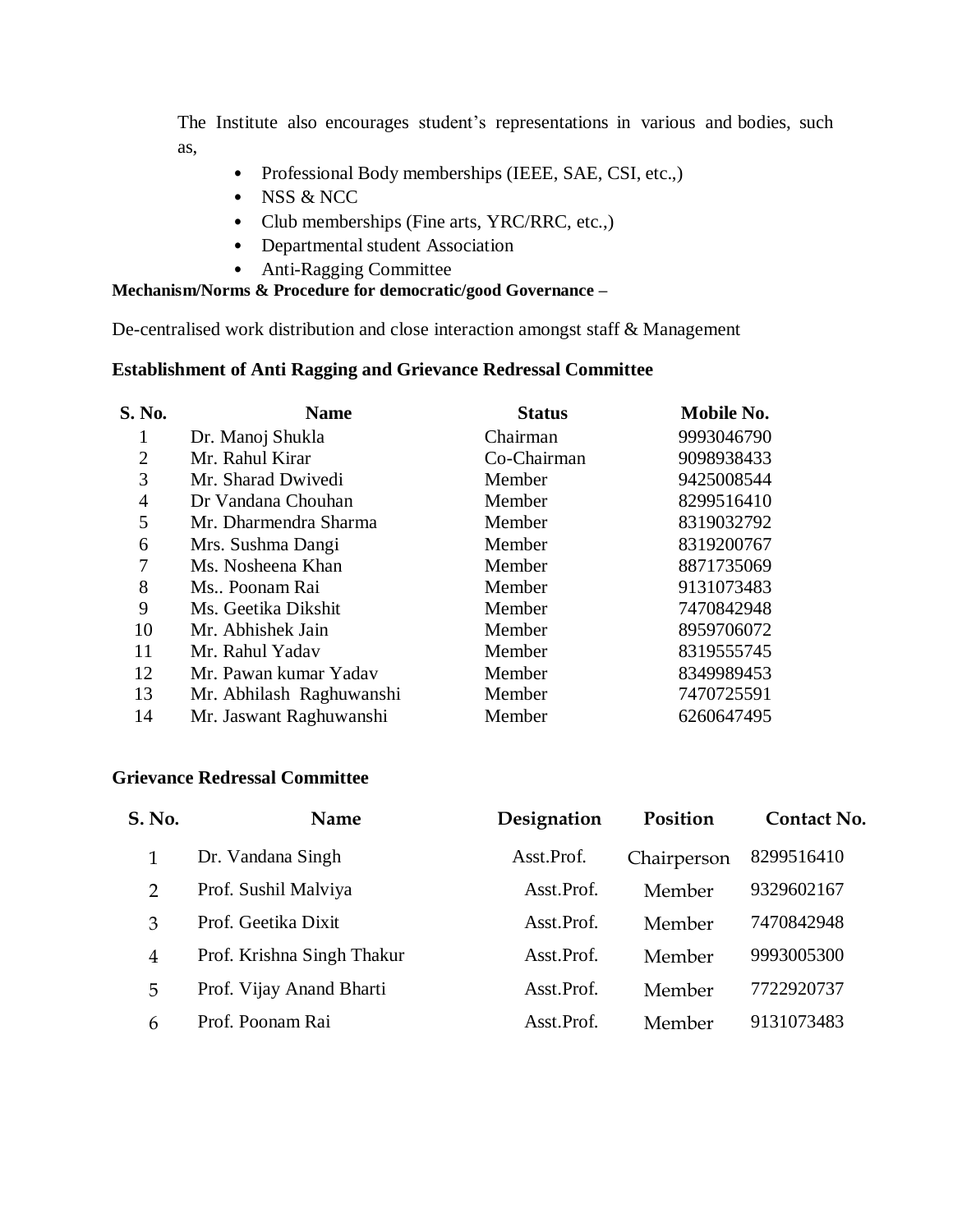# **Establishment of Committee for SC/ST**

| S. No.         | Name               | Designation         | Position    | Contact No. |
|----------------|--------------------|---------------------|-------------|-------------|
|                | Dr. Manoj Shukla   | Director            | Chairperson | 9630451135  |
| $\mathcal{P}$  | Mrs. Shusma Dangi  | Faculty             | Member      | 8319200767  |
| 3              | Mr. Dilip Somkuwar | Faculty             | Member      | 7722976697  |
| $\overline{4}$ | Mukesh Kumar       | Faculty             | Member      | 8871518763  |
| 5              | Mr. S.K.Raut       | <b>Office Staff</b> | Member      | 9926328061  |

# **Internal Quality Assurance Cell (IQAC)**

| S. No.         | <b>Name</b>                | <b>Designation</b> | <b>Position</b>      |
|----------------|----------------------------|--------------------|----------------------|
| $\mathbf{1}$   | Dr. Sanjay Jain            | Jt. Secretary      | Chairman             |
| $\overline{2}$ | Er. Sunil Bansal           | Secretary          | Member               |
| 3              | Dr. Manoj Shukla           | Director           | <b>IQAC</b> Director |
| $\overline{4}$ | Prof. Sushil Malviya       | Asst.Prof.         | Member               |
| 5              | Prof. Rahul Kirar          | Asst.Prof          | IQAC<br>Coordinator  |
| 6              | Prof. Geetika Dixit        | Asst.Prof.         | Member               |
| 7              | Prof. Krishna Singh Thakur | Asst.Prof.         | Member               |
| 8              | Prof. Vijay Anand Bharti   | Asst.Prof.         | Member               |
| 9              | Prof. Poonam Rai           | Asst.Prof.         | Member               |
| 10             | Deepali Dhakar             | Student            | Member               |
| 11             | Aakash                     | Student            | Member               |
| 12             | Gautam Kumar               | Student            | Member               |
| 13             | Amit Gour                  | Student            | Member               |

Frequency of Board Meeting and Academic Advisory Board Meeting : Once a year or more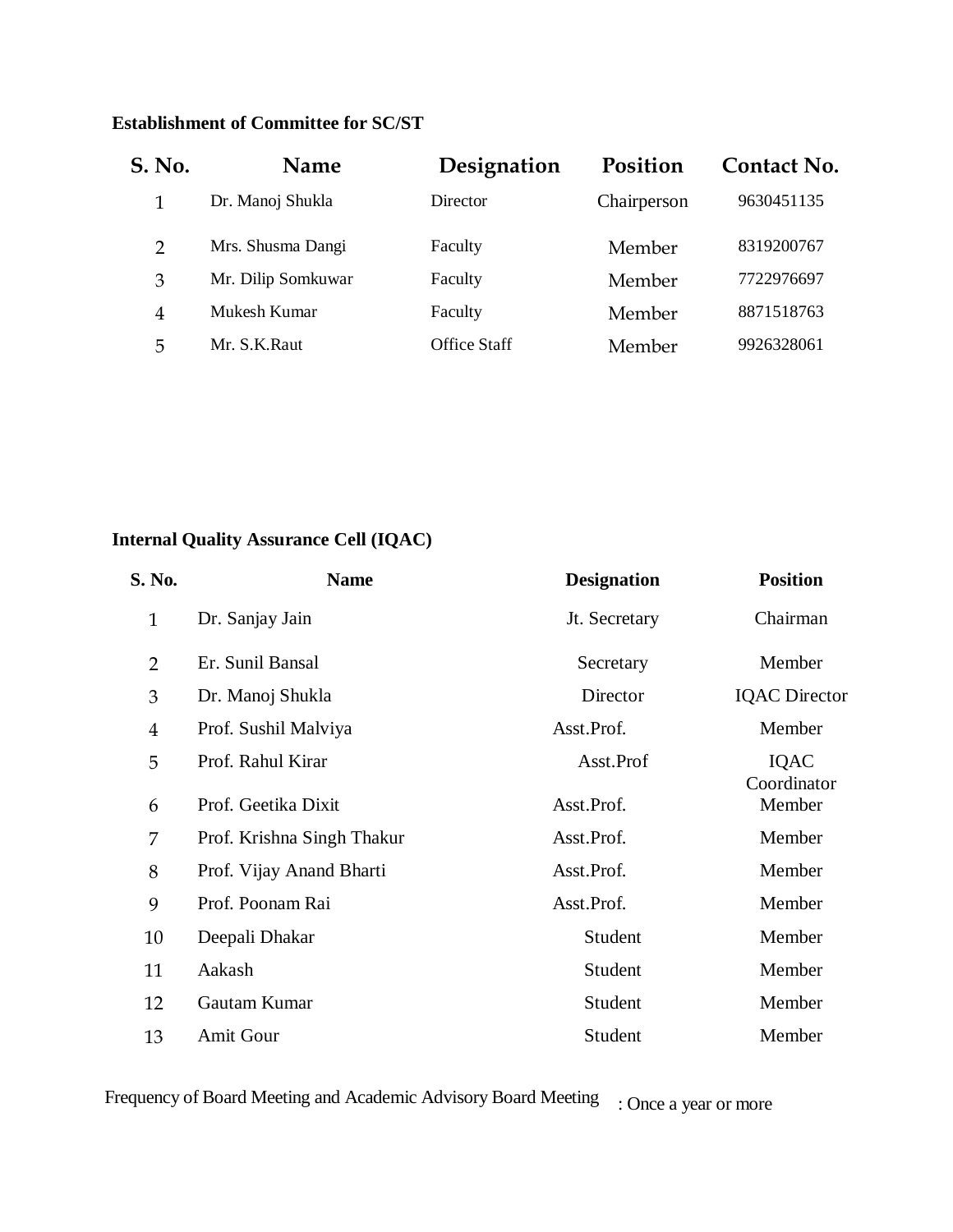| Student Feedback on Institutional Governance/ Faculty performance | : Yes |
|-------------------------------------------------------------------|-------|
| Grievance Redressal mechanism for Faculty, staff and students     | : Yes |

## **VI. Faculty**

# **Permanent Faculty: 91**

Faculty: Student Ratio: 1: 20

#### **VII. PROFILE OF DIRECTOR/PRINCIPAL WITH QUALIFICATIONS, TOTAL EXPERIENCE, AGE AND DURATION OF EMPLOYMENT AT THE INSTITUTE CONCERNED**

| <b>Name</b>                                                                                                                                                   | Dr. Manoj Shukla                                                        |  |
|---------------------------------------------------------------------------------------------------------------------------------------------------------------|-------------------------------------------------------------------------|--|
| Date of Birth                                                                                                                                                 | 30-09-1974                                                              |  |
| <b>Educational Qualification</b>                                                                                                                              | <b>Ph.D</b> (Electronics)                                               |  |
| <b>Work Experience</b>                                                                                                                                        | Teaching-21 Year                                                        |  |
| Subjects teaching at Under<br><b>Graduate Level</b>                                                                                                           | Digital System, Electronics Devices & Circuits, Analog<br>Communication |  |
| <b>Post Graduate Level</b>                                                                                                                                    | <b>Digital Communicatuion</b>                                           |  |
| No. of papers published in National/ International Journals/<br><b>Conferences-10</b><br><b>Research guidance</b><br><b>Master's- More than 20 P.G Thesis</b> |                                                                         |  |
| <b>Research Publications</b>                                                                                                                                  | 25 publications at international and 10 at national level               |  |

### **VIII. Infrastructure and other resources available:**

| <b>Number of Laboratories</b> | : 37 |
|-------------------------------|------|
| Department Library            | :06  |
| <b>Seminar Halls</b>          | :05  |
| Auditorium                    | :01  |
| <b>Central Library</b>        | :01  |
| Central Workshop              | :01  |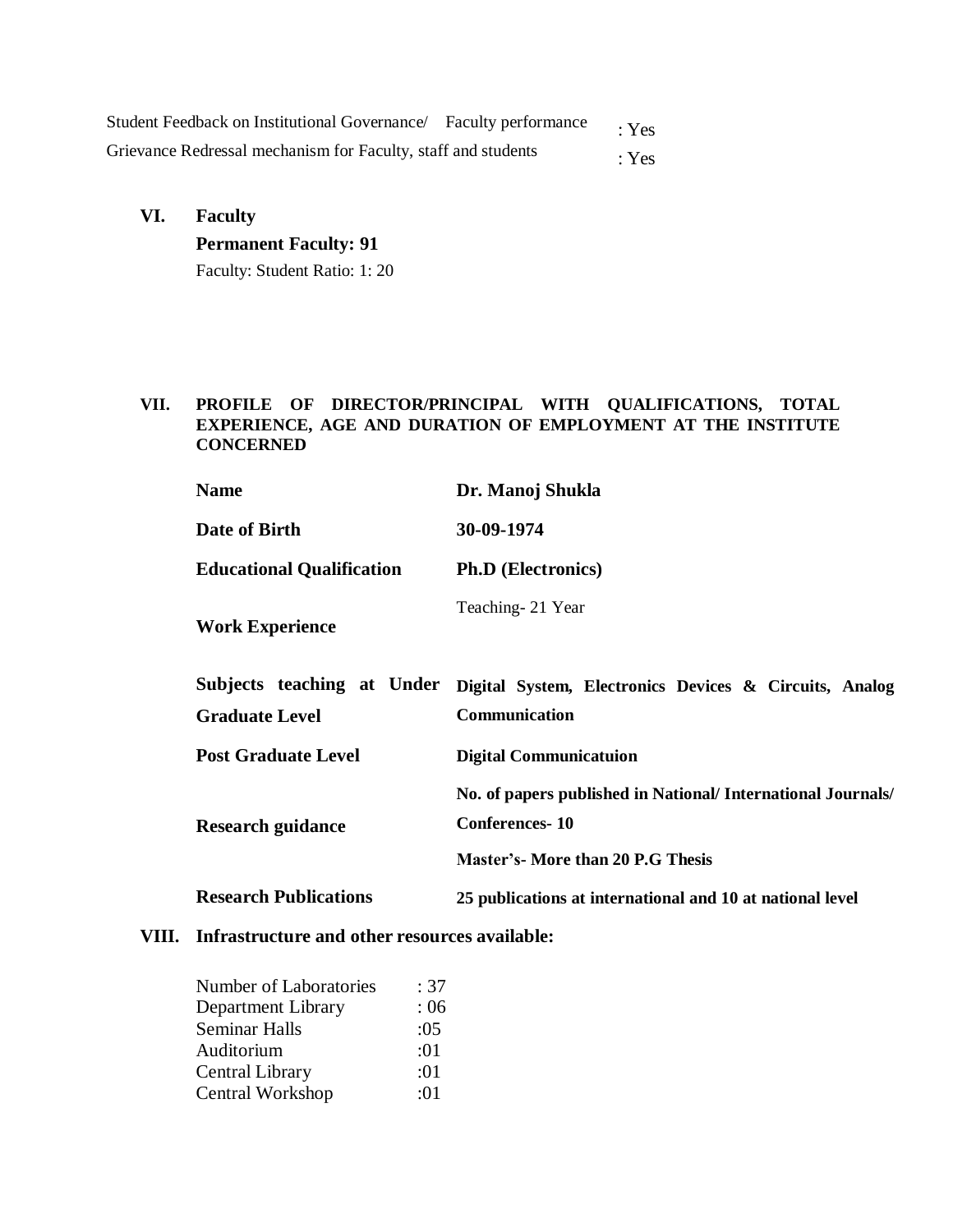Language Lab :01 E-learning facility : LMS CANVAS Power Backup :01 Drawing Hall  $:02$ Barrier free environment for disabled and elderly person Special facilities for conduction of class and meeting in online mode. Social Media Cell Soft Skill Development Facilities

# **IX. Library**

| <b>Details of memberships</b>    | Name of service<br>No of e-resources with                      |                    |
|----------------------------------|----------------------------------------------------------------|--------------------|
|                                  | subscribed to                                                  | full text access   |
| <b>DELNET</b>                    | <b>Bansal Institute of Research</b>                            | 2400 titles, 24556 |
|                                  | & Technology                                                   | volumes            |
| National Digital Library         | National Digital Library of                                    | $E-$<br>1.85 Crore |
|                                  | India Project, Indian                                          | Resources          |
|                                  | Institute of Technology,                                       |                    |
|                                  | Kharagpur,                                                     |                    |
| Shodhganaga                      | Shodhganga : a reservoir of Indian theses @ INFLIBNET          |                    |
| <b>RGPV</b> Digital Library from | https://www.kopykitab.com/subdomain/rgpv2019/                  |                    |
| KopyKitab                        |                                                                |                    |
| <b>RGPV Elibrary</b>             | $6,00,000+$ Publications, $25,000+$ eBooks from top Publishers |                    |
|                                  | like Cambridge University Press, Wiley, Pearson, Morgan        |                    |
|                                  | Claypool,, Kopykitab, IGI Global and Refread OA Collections    |                    |
|                                  | and $83,000+$ Online Lecture                                   |                    |

# **X. Sports, Games (Indoor & Outdoor), Gymnasium, Yoga Centre Facilities.**

| <b>Type</b>    | <b>Sports/Games</b> | Size $(m^2)$    |
|----------------|---------------------|-----------------|
|                | Cricket             | $100*50=5000$   |
|                | Football            | $100*50 = 5000$ |
| <b>OUTDOOR</b> | Basketball          | $91.40*55=5027$ |
|                | Kabaddi             | $13*10=130$     |
|                | <b>Volley Ball</b>  | $18*9=162$      |
|                | Kho Kho             | $27*16=432$     |
|                | Athletic Long Jump  | $40*3=120$      |
|                | Badminton           | $13.4*61=81.74$ |
|                |                     |                 |